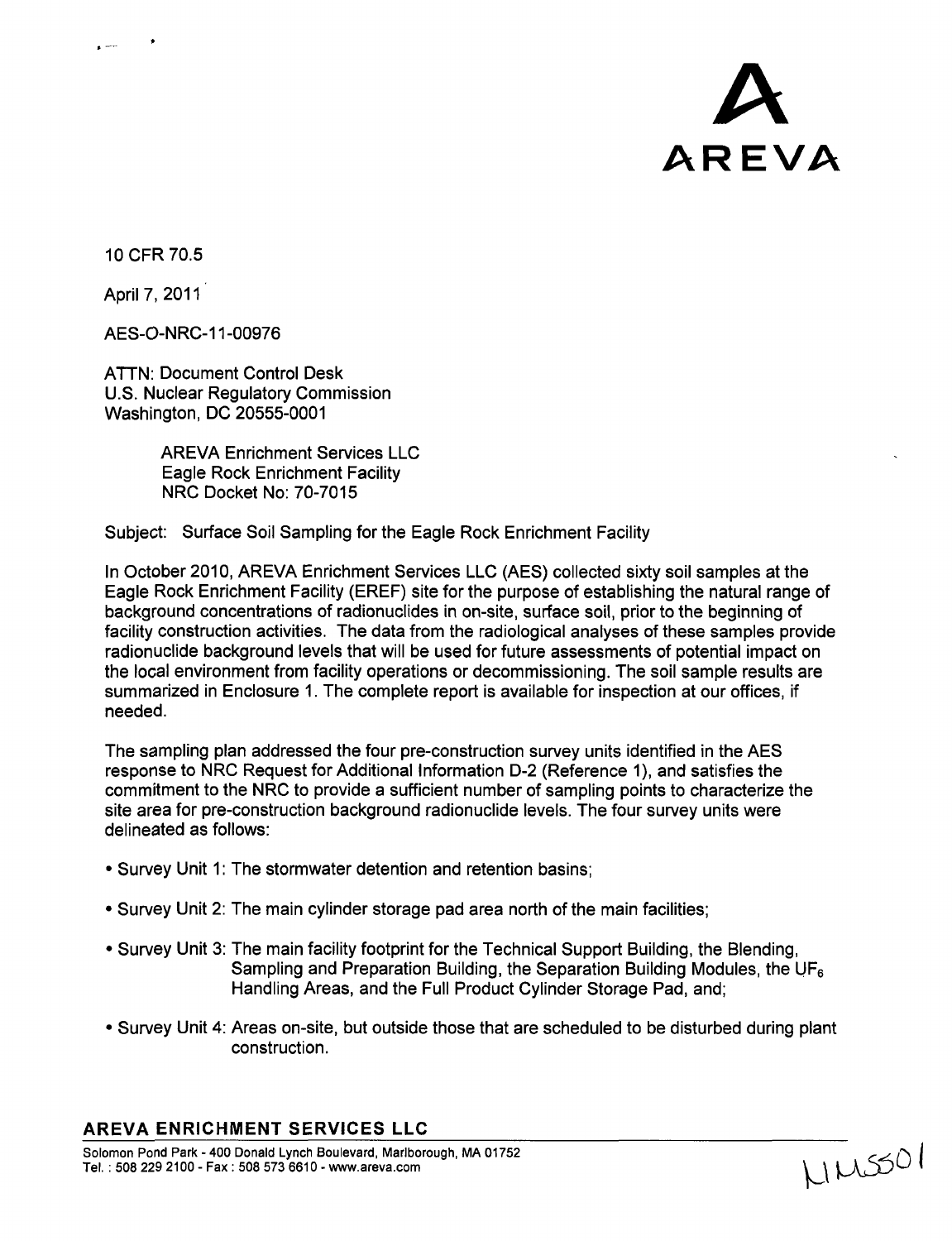AREVA Enrichment Services LLC AES-O-NRC-1 1-00976 Page 2 of 2

Ten surface soil samples were previously collected on the EREF site and the analysis results are reported in the Environmental Report (ER) Table 3.11-3, Radiological Analyses of EREF Site Soil, and the sample locations are shown on ER Figure 3.3-14A, Borehole and Soil Sample Locations. These samples are not included in the summary.

If you have any questions regarding this submittal, please contact me at (508) 573-6554.

Respectfully,

James A. Kay Licensing Manager

Reference:

1. James A. Kay (AES) Letter to the U.S. Nuclear Regulatory Commission, Subject: Response to Requests for Additional Information - AREVA Enrichment Services LLC License Application for the Eagle Rock Enrichment Facility, dated September 28, 2009.

Enclosure:

1. Pre-Construction Environmental Surface Soil Sampling Results at the EREF Site

cc:

Breeda Reilly, U.S. NRC Senior Project Manager Steve Lemont, U.S. NRC Senior Project Manager Bruce Biwer, Argonne National Laboratory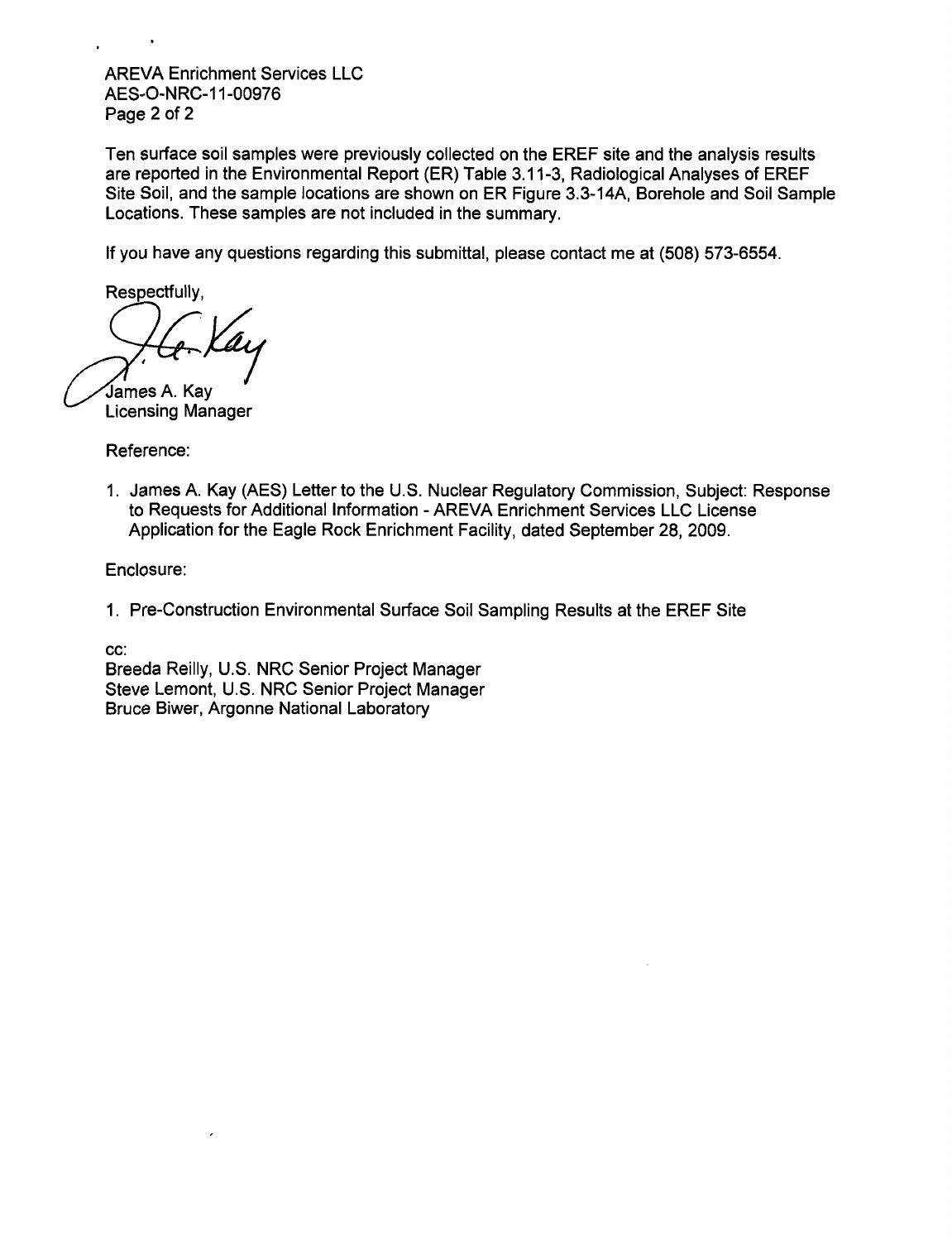# Pre-Construction Environmental Surface Soil Sampling Results at the EREF Site

### **1.0 PURPOSE**

In October 2010, AREVA Enrichment Services LLC (AES) collected sixty soil samples at the Eagle Rock Enrichment Facility (EREF) site for the purpose of establishing the natural range of background concentrations of radionuclides in on-site, surface soil, prior to the beginning of facility construction activities. The data from the radiological analyses of these samples provide radionuclide background levels that will be used for future assessments of potential impact on the local environment from facility operations or decommissioning. The sampling plan design satisfies the licensing commitment to the NRC to provide a sufficient number of sampling points to characterize the site area for preconstruction background radionuclide levels.

Ten surface soil samples were previously collected on the EREF site and the analysis results are reported in the Environmental Report (ER) Table 3.11-3, Radiological Analyses of EREF Site Soil, and the sample locations are shown on ER Figure 3.3-14A, Borehole and Soil Sample Locations. These samples are not included in the summary.

### 2.0 METHODOLOGY

A sampling plan [Reference 1] was written to describe and guide the sampling, processing, and analysis of pre-construction surface soil samples from the EREF site. Personnel collected and performed initial processing on the samples, and then shipped the samples to a laboratory, where they were analyzed for radiological constituents. Additional details of the sample collection, processing, and analysis are found in Section 3.0 of this report.

The sampling plan [Reference 1] addresses the four pre-construction survey units identified in the response to NRC RAI D-2 [Reference 2].

#### 3.0 SAMPLING AND **ANALYSIS** PROGRAM

#### **3.1** Sample Locations

As described in the Sampling Plan [Reference 1], the site property was divided into four survey units, with fifteen soil samples taken in each of the survey units, giving a total of sixty samples to cover the facility footprint and areas beyond the plant proper. The four survey units were delineated as follows:

- **"** Survey Unit 1: The Stormwater Detention and Retention Basins;
- **"** Survey Unit 2: The main cylinder storage pad area north of the main facilities;
- **"** Survey Unit 3: The main facility footprint for the Technical Support Building, the Blending, Sampling and Preparation Building, the Separation Building Modules, the  $UF<sub>6</sub>$  Handling Areas, and the Full Product Cylinder Storage Pad; and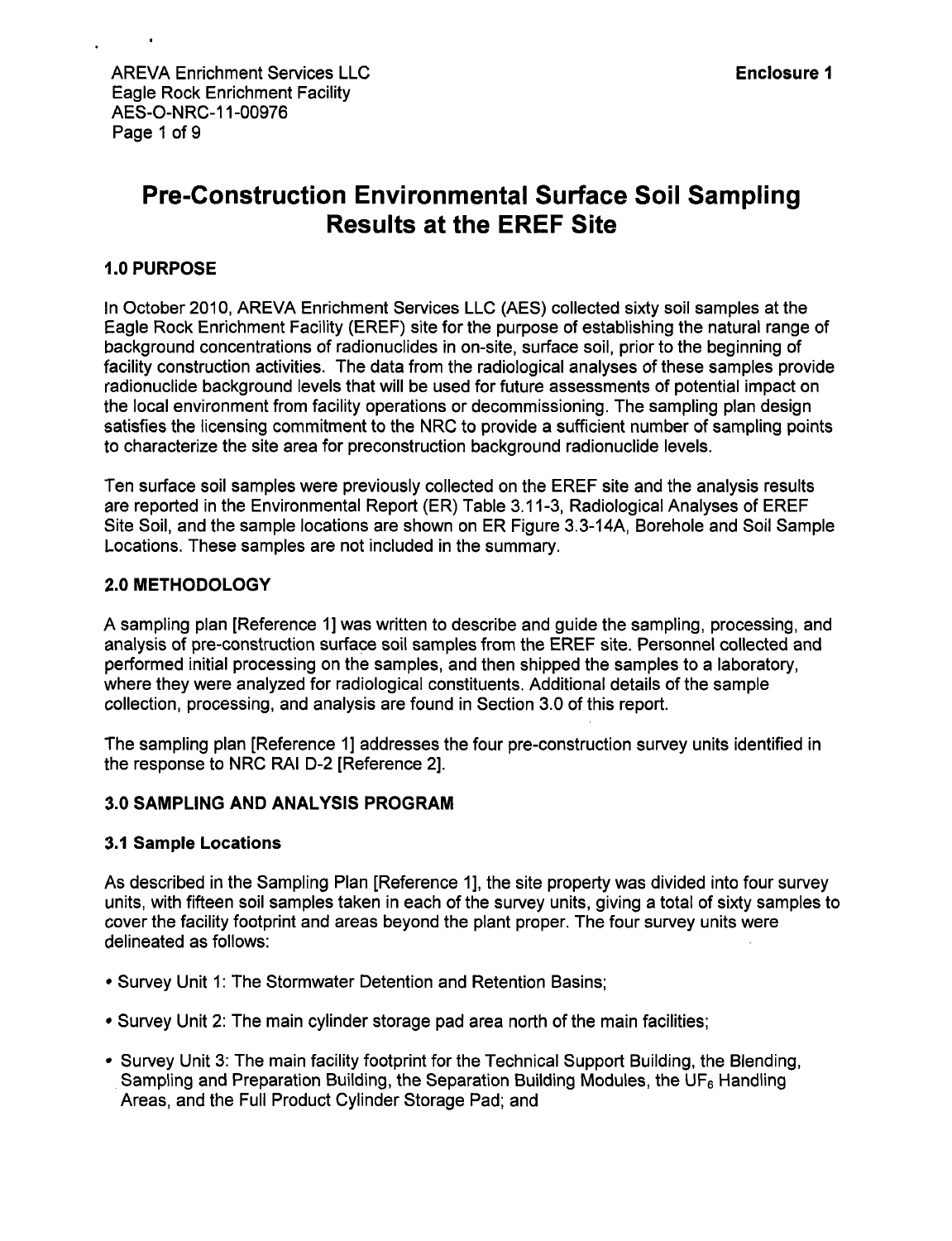AREVA Enrichment Services LLC **International English Contract Contract Contract Contract Contract Contract Contract Contract Contract Contract Contract Contract Contract Contract Contract Contract Contract Contract Contrac** Eagle Rock Enrichment Facility AES-O-NRC-1 1-00976 Page 2 of 9

• Survey Unit 4: Areas on-site, but outside those that are scheduled to be disturbed during plant construction.

### **3.2** Sample Collection and Analysis

Samples were collected from the EREF site from October **27-29,** 2010. At each of the sixty GPS identified sampling locations, a one-square foot area was cleared of vegetation and other nonsoil materials (large rocks, roots, twigs, leaves, etc.). Within the one-square foot area, the top one inch of soil was collected, and any non-soil materials were removed. The remaining soil was mixed and placed in a labeled plastic container for shipment to the analytical laboratory. Sufficient sample weight was collected to meet the Minimum Detectable Activity (MDA) requirements. Appropriate data was entered for each sample on the Sample Collection Log. Contamination control measures were implemented throughout. These measures and other sampling procedural details can be found in the Sampling Protocol [Reference 3].

The following radionuclide analyses were performed on each soil sample:

- **"** Gamma isotopic analysis, including K-40, Cs-1 37, and Ac-228;
- \* Uranium isotopic analysis for U-233/234, U-235/236, U-238, and by a separate method for U-236; and
- **"** Thorium isotopic analysis for Th-228, Th-230, and Th-232.

Based on the detectable radionuclide concentrations observed for the original ten site area soil samples (EREF ER Table 3.11-3), laboratory MDA requirements were chosen to provide a high likelihood that the actual concentration levels of the radionuclides of interest would be determined for this set of 60 soil samples.

The sampling protocol was governed by the requirements of U.S. NRC Regulatory Guide 4.15 [Reference 4]. As such, soil samples were collected by a field crew in which all members had been trained per Regulatory Guide 4.15 as qualified to conduct the procedure.

### 4.0 SUMMARY

The radiological analytical results for the sixty surface soil samples are summarized in Table 1.

### 5.0 REFERENCES

- 1. AREVA Document No. E000-00-P-TS\_-05012-00, "EREF Pre-Construction Environmental Soil Sampling Plan (Proprietary)," Rev. 0, October 2010.
- 2. James A. Kay (AES) Letter to the U.S. Nuclear Regulatory Commission, Subject: Response to Requests for Additional Information - AREVA Enrichment Services LLC License Application for the Eagle Rock Enrichment Facility, dated September 28, 2009.
- 3. Sampling Protocol: AREVA Document No. EOOO-00-P-TS\_-05010-00, "EREF Environmental Soil Sampling Protocol," Rev. 0, October 2010.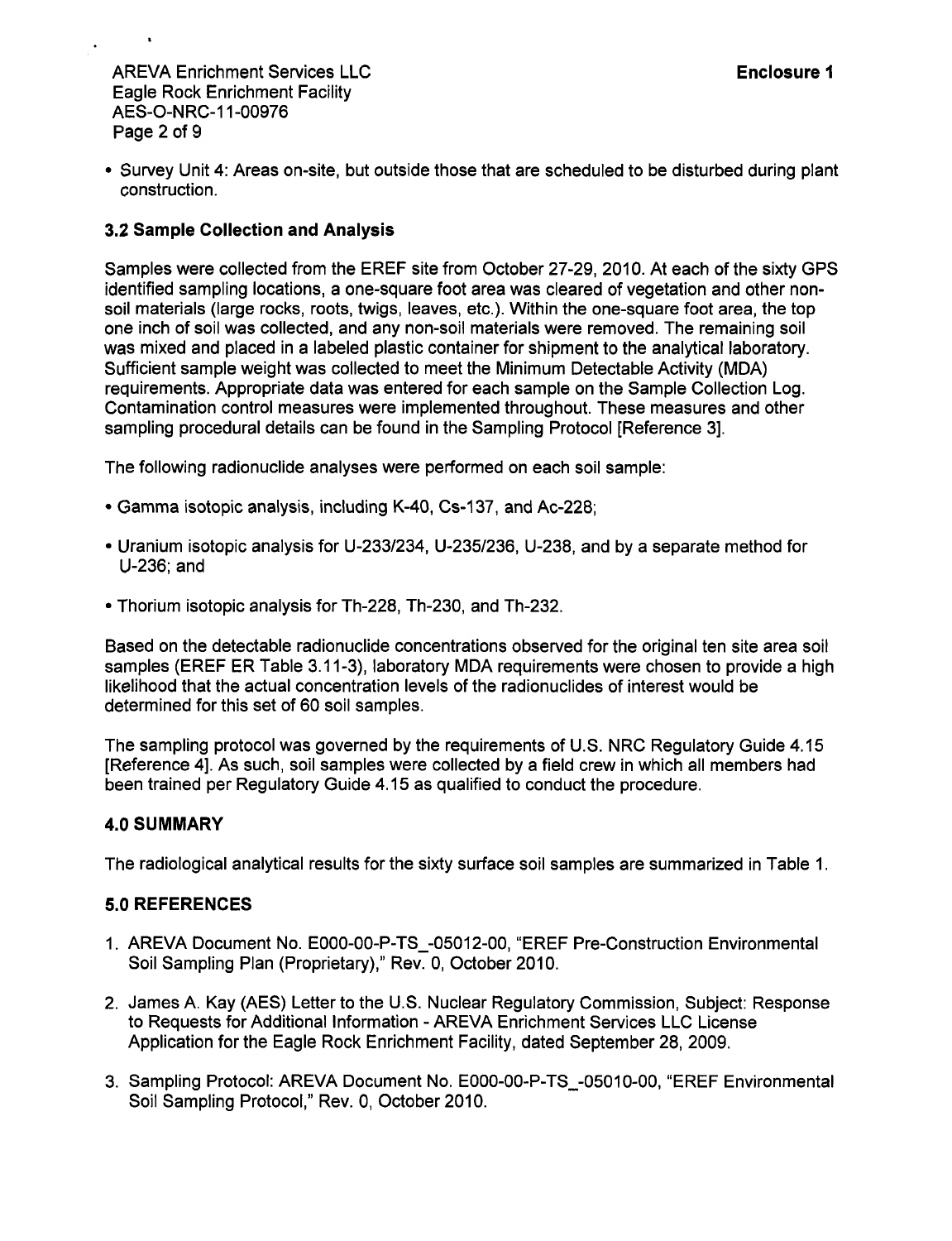AREVA Enrichment Services LLC Eagle Rock Enrichment Facility AES-O-NRC-11-00976 Page 3 of 9

 $\mathcal{L}^{\text{max}}$  and  $\mathcal{L}^{\text{max}}$ 

 $\sim$ 

4. Regulatory Guide 4.15, Revision 1, Quality Assurance for Radiological Monitoring Programs (Normal Operations) – Effluent Streams and the Environment, U.S. Nuclear Regulatory Commission, February 1979.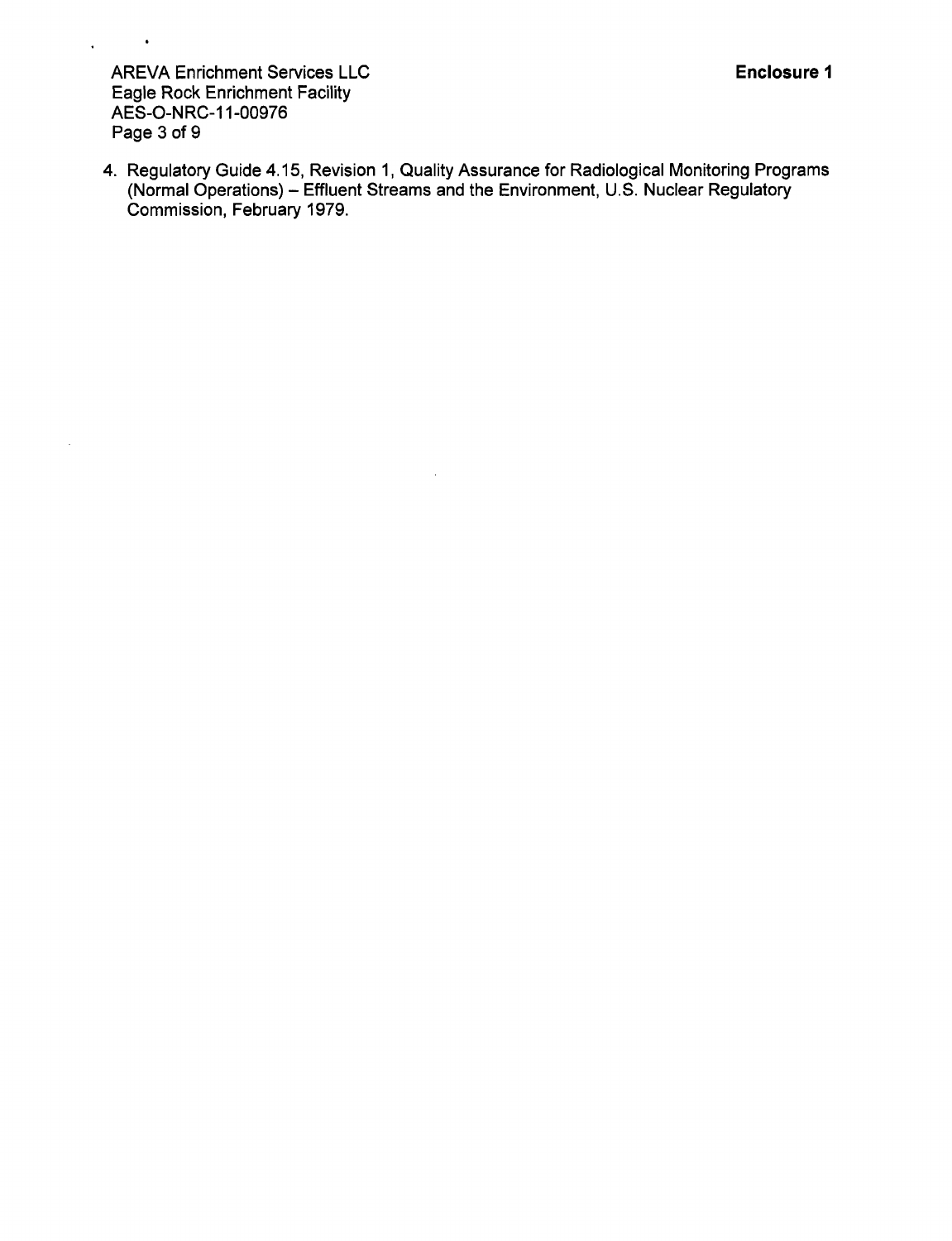Enclosure **1**

AREVA Enrichment Services LLC Eagle Rock Enrichment Facility AES-O-NRC-1 1-00976 Page 4 of 9

| <b>Sample</b>         | <b>SS11</b>       | <b>SS12</b>       | <b>SS13</b>       | <b>SS14</b>       | <b>SS15</b>       | <b>SS16</b>       | <b>SS17</b>       | <b>SS18</b>       | <b>SS19</b>       | <b>SS20</b>       |
|-----------------------|-------------------|-------------------|-------------------|-------------------|-------------------|-------------------|-------------------|-------------------|-------------------|-------------------|
| No.<br><b>Nuclide</b> | Bq/kg<br>(pCi/kg) | Bq/kg<br>(pCi/kg) | Bq/kg<br>(pCi/kg) | Bq/kg<br>(pCi/kg) | Bq/kg<br>(pCi/kg) | Bq/kg<br>(pCi/kg) | Bq/kg<br>(pCi/kg) | Bq/kg<br>(pCi/kg) | Bq/kg<br>(pCi/kg) | Bq/kg<br>(pCi/kg) |
| $Ac-228$              | 58.5              | 62.5              | 50.0.             | 54.39             | 54.8              | 38.1              | 59.6              | *                 | 65.1              | 53.3              |
|                       | (1580)            | (1690)            | (1350)            | (1470)            | (1480)            | (1030)            | (1610)            | *                 | (1760)            | (1440)            |
| $Cs-137$              | 12.7              | 10.4              | 13.1              | 18.3              | 22.6              | 21.7              | 11.4              | 7.62              | 6.22              | 5.29              |
|                       | (343)             | (281)             | (354)             | (495)             | (610)             | (586)             | (308)             | (206)             | (168)             | (143)             |
| $K-40$                | 681               | 755               | 718               | 662               | 751               | 744               | 729               | 740               | 781               | 762               |
|                       | (18400)           | (20400)           | (19400)           | (17900)           | (20300)           | (20100)           | (19700)           | (20000)           | (21100)           | (20600)           |
| $Th-228$              | 44.4              | 45.9              | 40.3              | 59.6              | 55.1              | 29.6              | 39.2              | 60.3              | 65.9              | 38.5              |
|                       | (1200)            | (1240)            | (1090)            | (1610)            | (1490)            | (801)             | (1060)            | (1630)            | (1780)            | (1040)            |
| $Th-230$              | 38.1              | 17.6              | 46.3              | 65.1              | 57.4              | 60.3              | 62.5              | 41.8              | 111               | 42.2              |
|                       | (1030)            | (476)             | (1250)            | (1760)            | (1550)            | (1630)            | (1690)            | (1130)            | (3000)            | (1140)            |
| $Th-232$              | 47.4              | 66.2              | 31.1              | 43.7              | 57.4              | 59.2              | 61.1              | 49.2              | 70.7              | 48.1              |
|                       | (1280)            | (1790)            | (840)             | (1180)            | (1550)            | (1600)            | (1650)            | (1330)            | (1910)            | (1300)            |
| U-233/234             | 25.1              | 29.8              | 31.1              | 25.4              | 31.1              | 30.5              | 30.0              | 33.2              | 36.5              | 31.9              |
|                       | (679)             | (806)             | (841)             | (687)             | (840)             | (825)             | (811)             | (897)             | (987)             | (863)             |
| U-235/236             | 1.22              | 2.06              | 2.66              | 3.32              | 1.27              | 2.40              | 2.70              | 1.82              | 3.47              | *                 |
|                       | (32.9)            | (55.7)            | (71.8)            | (89.8)            | (34.3)            | (64.8)            | (73.1)            | (49.1)            | (93.7)            | *                 |
| $U-238$               | 31.8              | 32.2              | 33.3              | 30.2              | 32.4              | 36.7              | 26.8              | 31.9              | 40.7              | 33.2              |
|                       | (860)             | (869)             | (900)             | (816)             | (877)             | (991)             | (725)             | (863)             | (1100)            | (896)             |

### Table **1:** Summary of Radioanalytical Results for EREF Surface Soil Samples **SSII** to **SS70**

Note:

**\*** Measurement results that are less than the Measured Minimum Detectable Concentration (MDC) value are shown as an asterisk.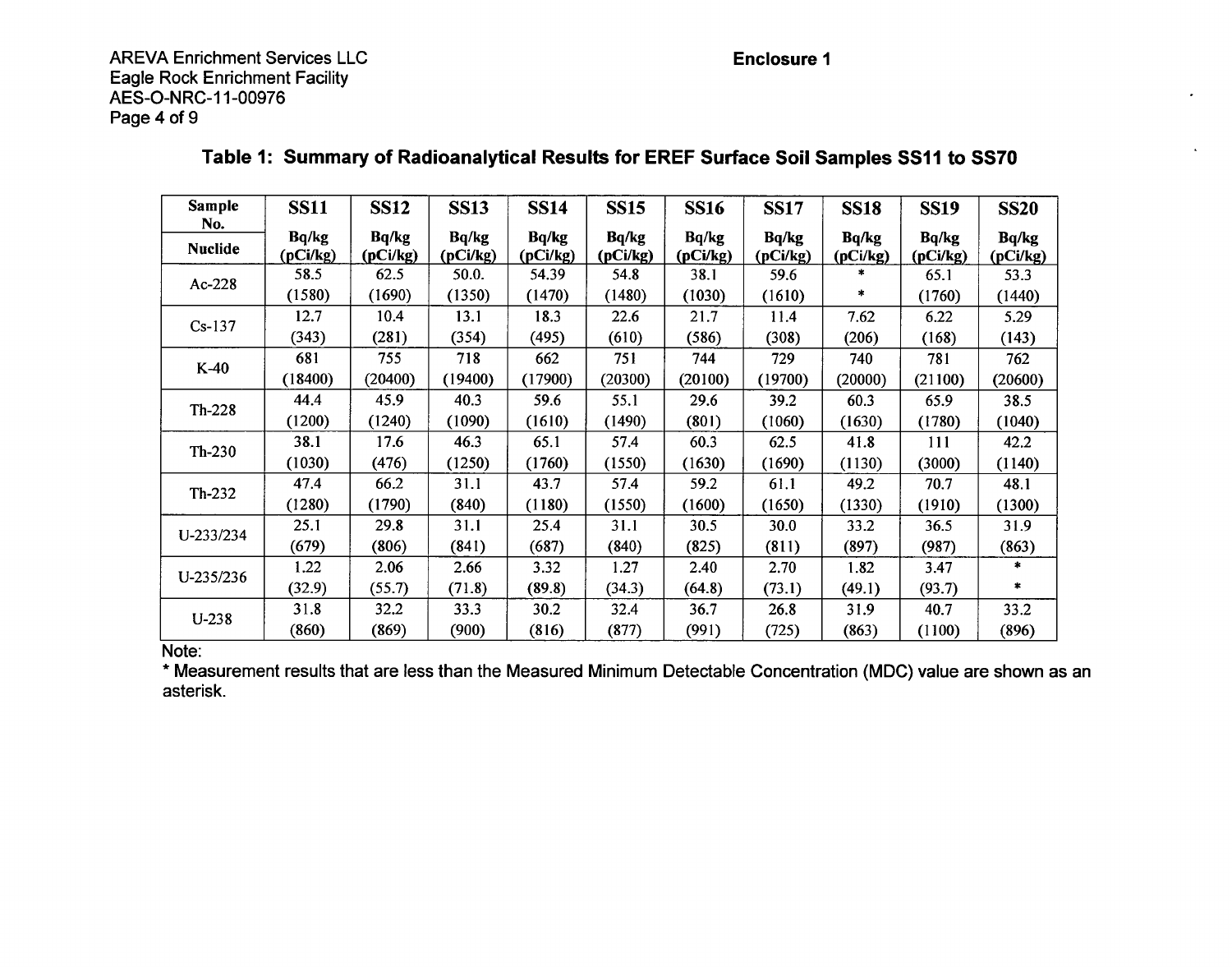Enclosure **I**

 $\sim$ 

 $\bullet$ 

AREVA Enrichment Services LLC Eagle Rock Enrichment Facility AES-O-NRC-1 1-00976 Page 5 of **9**

| Sample No.     | <b>SS21</b>       | <b>SS22</b>       | <b>SS23</b>       | <b>SS24</b>       | <b>SS25</b>       | <b>SS26</b>       | <b>SS27</b>       | <b>SS28</b>       | <b>SS29</b>       | <b>SS30</b>       |
|----------------|-------------------|-------------------|-------------------|-------------------|-------------------|-------------------|-------------------|-------------------|-------------------|-------------------|
| <b>Nuclide</b> | Bq/kg<br>(pCi/kg) | Bq/kg<br>(pCi/kg) | Bq/kg<br>(pCi/kg) | Bq/kg<br>(pCi/kg) | Bq/kg<br>(pCi/kg) | Bq/kg<br>(pCi/kg) | Bq/kg<br>(pCi/kg) | Bq/kg<br>(pCi/kg) | Bq/kg<br>(pCi/kg) | Bq/kg<br>(pCi/kg) |
| Ac-228         | 60.7              | 47.7              | 38.5              | 48.5              | 49.6              | 52.9              | 46.3              | 48.1              | 52.5              | 55.9              |
|                | (1640)            | (1290)            | (1040)            | (1310)            | (1340)            | (1430)            | (1250)            | (1300)            | (1420)            | (1510)            |
| $Cs-137$       | 5.25              | 4.63              | 4.81              | 6.36              | 3.96              | 11.6              | 5.33              | 10.5              | 24.8              | 12.1              |
|                | (142)             | (125)             | (130)             | (172)             | (107)             | (313)             | (144)             | (284)             | (669)             | (326)             |
| $K-40$         | 714               | 607               | 625               | 636               | 685               | 781               | 707               | 703               | 733               | 777               |
|                | (19300)           | (16400)           | (16900)           | (17200)           | (18500)           | (21100)           | (19100)           | (19000)           | (19800)           | (21000)           |
| $Th-228$       | 48.8              | 49.6              | 62.2              | 37.7              | 38.5              | 59.6              | 49.2              | 40.3              | 43.3              | 50.7              |
|                | (1320)            | (1340)            | (1680)            | (1020)            | (1040)            | (1610)            | (1330)            | (1090)            | (1170)            | (1370)            |
| $Th-230$       | 88.4              | 39.2              | 44.8              | 47.0              | 46.6              | 55.1              | 46.3              | 20.1              | 39.2              | 33.4              |
|                | (2390)            | (1060)            | (1210)            | (1270)            | (1260)            | (1490)            | (1250)            | (542)             | (1060)            | (904)             |
| $Th-232$       | 38.9              | 58.5              | 41.8              | 38.9              | 51.4              | 31.9              | 48.5              | 67.7              | 48.5              | 38.5              |
|                | (1050)            | (1580)            | (1130)            | (1050)            | (1390)            | (861)             | (1310)            | (1830)            | (1310)            | (1040)            |
| U-233/234      | 32.2              | 27.1              | 27.2              | 30.1              | 27.1              | 24.5              | 24.3              | 27.8              | 71.4              | 26.7              |
|                | (870)             | (732)             | (736)             | (813)             | (733)             | (662)             | (656)             | (750)             | (1930)            | (722)             |
| U-235/236      | 1.96              | 1.78              | 2.18              | 0.870             | 1.02              | 2.39              | 2.19              | 2.35              | 11.4              | 2.01              |
|                | (53.1)            | (48.2)            | (58.8)            | (23.5)            | (27.6)            | (64.6)            | (59.1)            | (63.6)            | (307)             | (54.4)            |
| $U-238$        | 31.4              | 26.1              | 35.6              | 33.6              | 33.9              | 27.7              | 27.8              | <b>30.0</b>       | 31.3              | 30.3              |
|                | (848)             | (706)             | (963)             | (907)             | (916)             | (748)             | (751)             | (810)             | (845)             | (819)             |

## Table 2: Summary of Radioanalytical Results for EREF Surface Soil Samples **SSII** to **SS70** (continued)

Note:<br>
\* Measurement results that are less than the Measured MDC value are shown as an asterisk.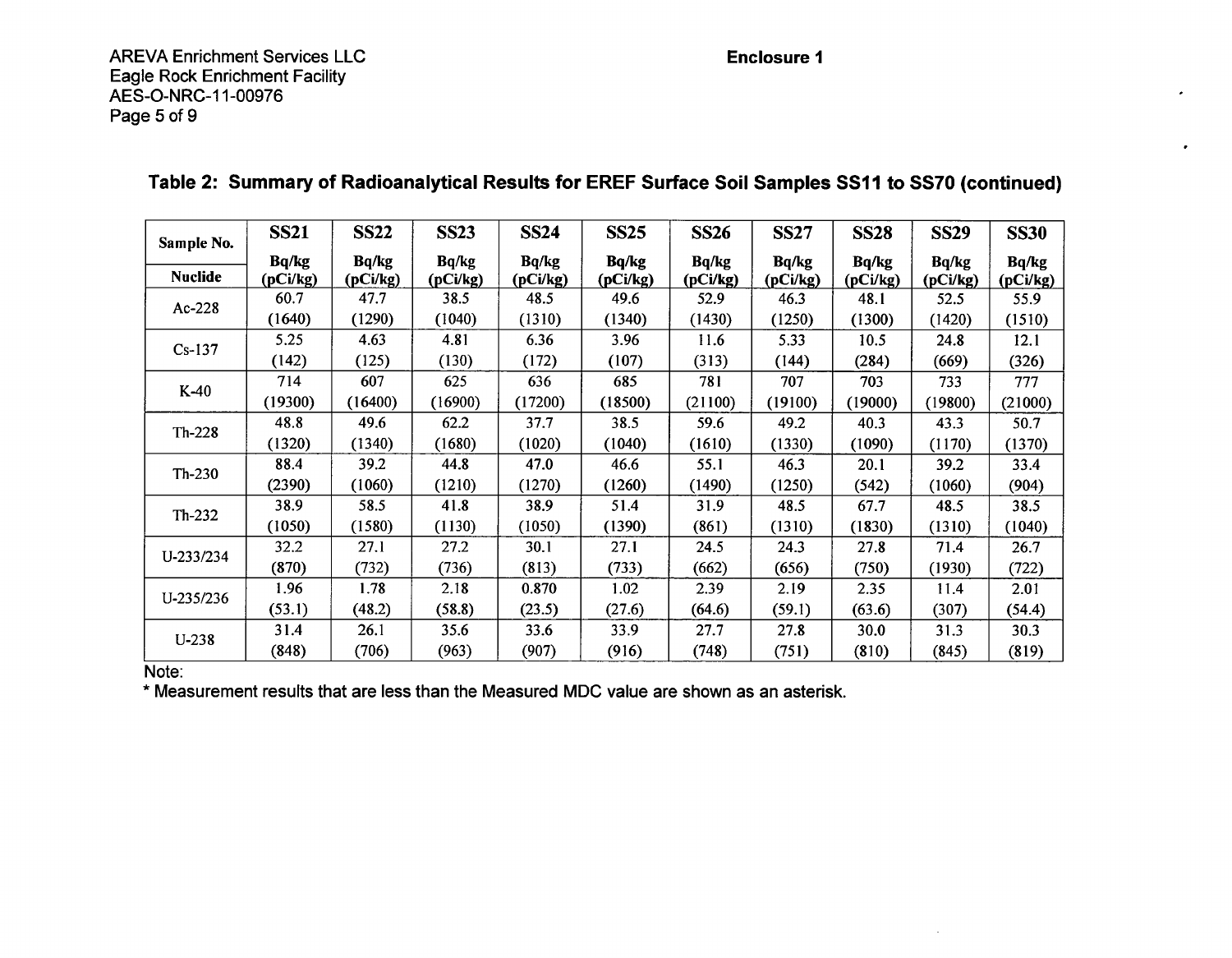$\mathbf{v}$ 

| Sample No.     | <b>SS31</b>       | <b>SS32</b>       | <b>SS33</b>       | <b>SS34</b>       | <b>SS35</b>       | <b>SS36</b>       | <b>SS37</b>       | <b>SS38</b>       | <b>SS39</b>       | <b>SS40</b>       |
|----------------|-------------------|-------------------|-------------------|-------------------|-------------------|-------------------|-------------------|-------------------|-------------------|-------------------|
| <b>Nuclide</b> | Bq/kg<br>(pCi/kg) | Bq/kg<br>(pCi/kg) | Bq/kg<br>(pCi/kg) | Bq/kg<br>(pCi/kg) | Bq/kg<br>(pCi/kg) | Bq/kg<br>(pCi/kg) | Bq/kg<br>(pCi/kg) | Bq/kg<br>(pCi/kg) | Bq/kg<br>(pCi/kg) | Bq/kg<br>(pCi/kg) |
| $Ac-228$       | 47.0              | 53.7              | 52.5              | 60.3              | 55.5              | 44.8              | 46.3              | 55.1              | 59.9              | 45.1              |
|                | (1270)            | (1450)            | (1420)            | (1630)            | (1500)            | (1210)            | (1250)            | (1490)            | (1620)            | (1220)            |
| $Cs-137$       | 13.1              | 8.14              | 9.40              | 6.77              | 14.6              | 18.2              | 6.92              | 22.4              | 11.14             | 15.4              |
|                | (354)             | (220)             | (254)             | (183)             | (395)             | (491)             | (187)             | (606)             | (301)             | (417)             |
| $K-40$         | 736               | 770               | 670               | 688               | 729               | 685               | 714               | 799               | 792               | 736               |
|                | (19900)           | (20800)           | (18100)           | (18600)           | (19700)           | (18500)           | (19300)           | (21600)           | (21400)           | (19900)           |
| $Th-228$       | 54.8              | 27.3              | 43.3              | 40.3              | 48.8              | 51.1              | 30.5              | 41.1              | 51.8              | 51.8              |
|                | (1480)            | (737)             | (1170)            | (1090)            | (1320)            | (1380)            | (825)             | (1110)            | (1400)            | (1400)            |
| Th-230         | 34.9              | 67.3              | 38.9              | 31.3              | 50.0              | 31.0              | 62.5              | 59.9              | 47.4              | 60.7              |
|                | (943)             | (1820)            | (1050)            | (847)             | (1350)            | (838)             | (1690)            | (1620)            | (1280)            | (1640)            |
| $Th-232$       | 36.5              | 45.9              | 47.4              | 27.8              | 37.0              | 54.4              | 32.6              | 46.3              | 48.1              | 50.7              |
|                | (987)             | (1240)            | (1280)            | (750)             | (999)             | (1470)            | (880)             | (1250)            | (1300)            | (1370)            |
| U-233/234      | 26.2              | 25.5              | 28.4              | 27.0              | 24.4              | 28.1              | 26.8              | 29.0              | 26.7              | 29.7              |
|                | (707)             | (690)             | (768)             | (730)             | (659)             | (760)             | (725)             | (784)             | (721)             | (804)             |
| U-235/236      | 1.77              | 1.30              | 2.40              | 1.92              | 1.35              | 1.96              | 1.60              | 2.20              | 1.62              | 1.20              |
|                | (47.8)            | (35)              | (64.8)            | (52)              | (36.6)            | (53.1)            | (43.2)            | (59.5)            | (43.8)            | (32.5)            |
| $U-238$        | 27.9              | 26.5              | 28.9              | 33.9              | 28.0              | 30.4              | 32.3              | 30.1              | 27.5              | 30.4              |
|                | (754)             | (717)             | (781)             | (916)             | (756)             | (821)             | (873)             | (814)             | (744)             | (821)             |

### Table **3:** Summary of Radioanalytical Results for EREF Surface Soil Samples **SS11** to **SS70** (continued)

Note:<br>\* Measurement results that are less than the Measured MDC value are shown as an asterisk.

 $\sim$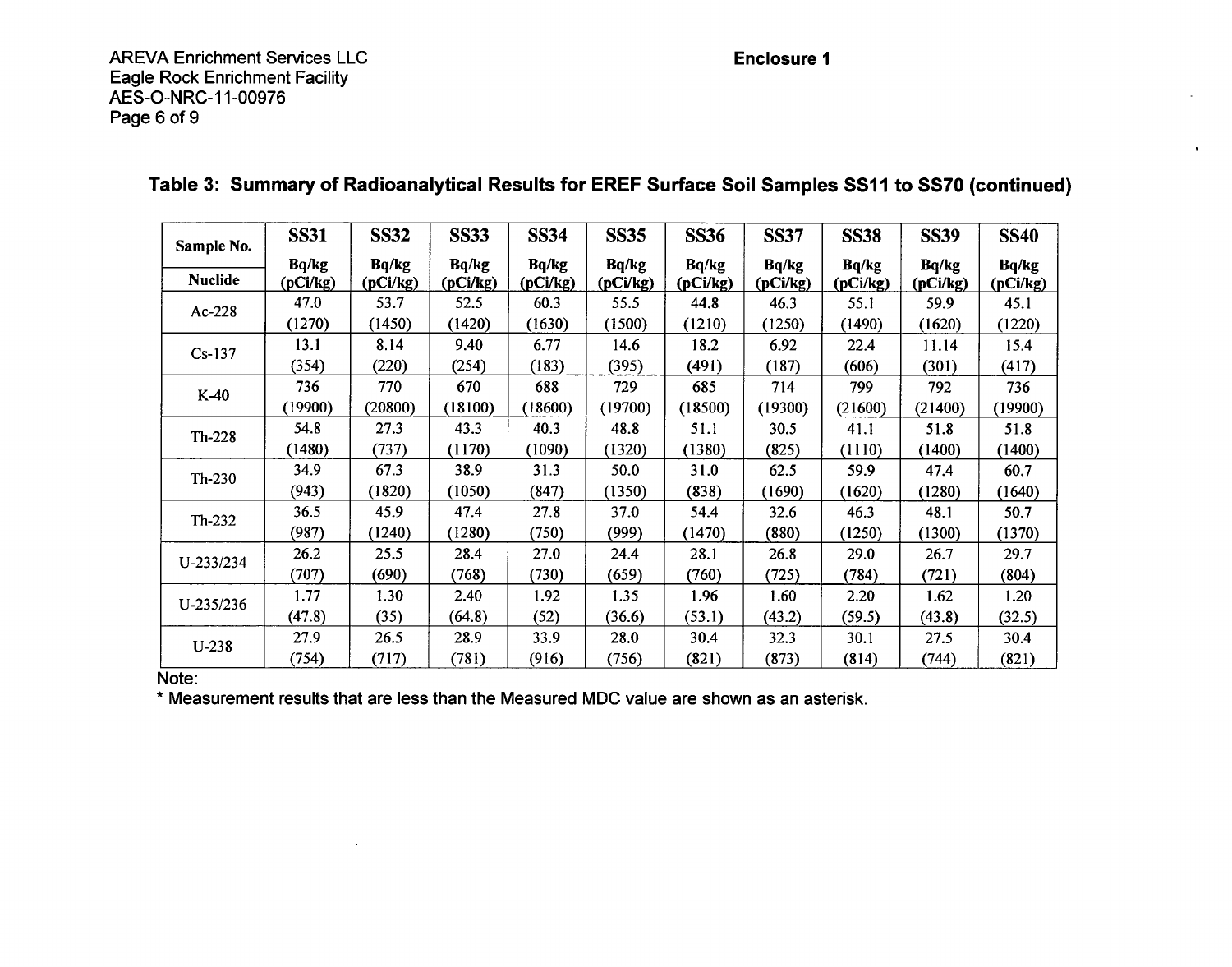#### Enclosure **I**

 $\sim$ 

 $\mathbf{r}$ 

| Sample No.     | <b>SS41</b> | <b>SS42</b> | <b>SS43</b> | <b>SS44</b> | <b>SS45</b> | <b>SS46</b> | <b>SS47</b> | <b>SS48</b> | <b>SS49</b> | <b>SS50</b> |
|----------------|-------------|-------------|-------------|-------------|-------------|-------------|-------------|-------------|-------------|-------------|
|                | Bq/kg       | Bq/kg       | Bq/kg       | Bq/kg       | Bq/kg       | Bq/kg       | Bq/kg       | Bq/kg       | Bq/kg       | Bq/kg       |
| <b>Nuclide</b> | (pCi/kg)    | (pCi/kg)    | (pCi/kg)    | (pCi/kg)    | (pCi/kg)    | (pCi/kg)    | (pCi/kg)    | (pCi/kg)    | (pCi/kg)    | (pCi/kg)    |
| $Ac-228$       | 49.6        | 48.8        | *           | 40.3        | 54.0        | 61.4        | 52.9        | 46.6        | 58.1        | 55.5        |
|                | (1340)      | (1320)      | *           | (1090)      | (1460)      | (1660)      | (1430)      | (1260)      | (1570)      | (1500)      |
| $Cs-137$       | 4.51        | 3.74        | 5.11        | 5.03        | 4.70        | 9.62        | 6.14        | 6.14        | 6.70        | 5.29        |
|                | (122)       | (101)       | (138)       | (136)       | (127)       | (260)       | (166)       | (166)       | (181)       | (143)       |
| $K-40$         | 759         | 699         | 681         | 655         | 640         | 784         | 692         | 725         | 777         | 696         |
|                | (20500)     | (18900)     | (18400)     | (17700)     | (17300)     | (21200)     | 18700       | (19600)     | (21000)     | (18800)     |
| $Th-228$       | 57.7        | 33.1        | 49.6        | 37.4        | 50.3        | 63.3        | 34.8        | 58.8        | 85.5        | 69.2        |
|                | (1560)      | (895)       | (1340)      | (1010)      | (1360)      | (1710)      | (941)       | (1590)      | (2310)      | (1870)      |
| $Th-230$       | 45.1        | 40.3        | 37.0        | 34.9        | 29.6        | 44.4        | 47.0        | 64.4        | 33.4        | 37.7        |
|                | (1220)      | (1090)      | (1000)      | (944)       | (800)       | (1200)      | (1270)      | (1740)      | (904)       | (1020)      |
| $Th-232$       | 36.7        | 32.3        | 54.0        | 48.8        | 40.3        | 77.7        | 29.7        | 58.5        | 70.7        | 33.7        |
|                | (993)       | (874)       | (1460)      | (1320)      | (1090)      | (2100)      | (804)       | (1580)      | (1910)      | (910)       |
| U-233/234      | 32.0        | 32.4        | 25.9        | 30.2        | 28.7        | 35.2        | 30.7        | 33.5        | 36.0        | 29.6        |
|                | (864)       | (875)       | (701)       | (817)       | (777)       | (950)       | (830)       | (906)       | (974)       | (799)       |
| U-235/236      | 2.36        | 2.02        | 2.21        | 2.33        | 3.29        | 2.41        | 3.22        | 2.89        | 1.43        | 2.96        |
|                | (63.7)      | (54.6)      | (59.7)      | (62.9)      | (88.8)      | (65.1)      | (86.9)      | (78)        | (38.6)      | (80)        |
| $U-238$        | 31.5        | 34.6        | 30.4        | 27.5        | 32.8        | 36.2        | 33.8        | 36.0        | 34.4        | 31.3        |
|                | (851)       | (935)       | (821)       | (744)       | (887)       | (979)       | (913)       | (973)       | (930)       | (845)       |

 $\mathcal{L}^{\pm}$ 

### Table 4: Summary of Radioanalytical Results for EREF Surface Soil Samples **SSll** to **SS70** (continued)

Note:

• Measurement results that are less than the Measured MDC value are shown as an asterisk.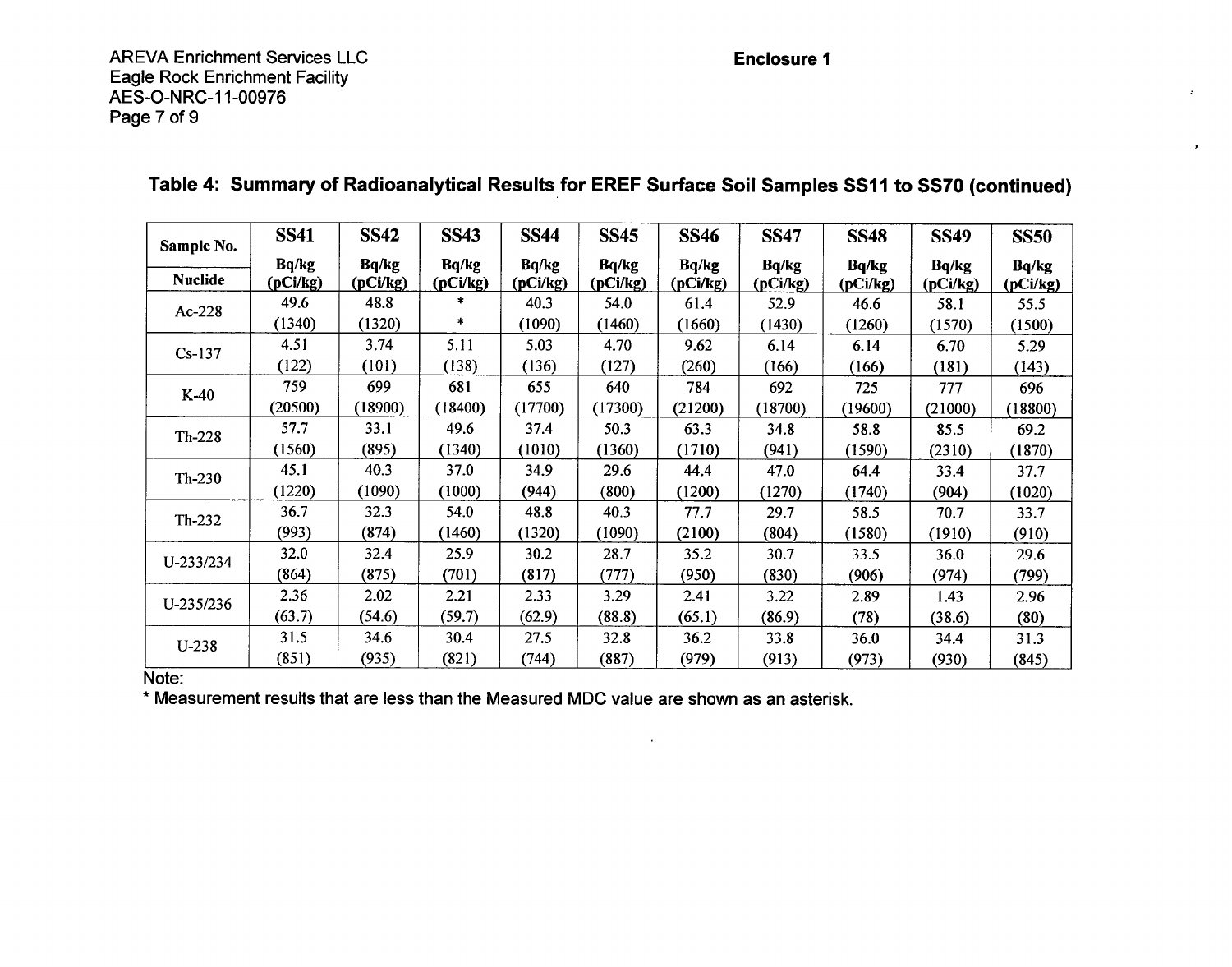AREVA Enrichment Services LLC Eagle Rock Enrichment Facility AES-O-NRC-11-00976 Page 8 of 9

### Enclosure **I**

 $\sim$ 

 $\mathbf{r}$ 

 $\ddot{\phantom{1}}$ 

| Sample No.     | <b>SS51</b> | <b>SS52</b> | <b>SS53</b> | <b>SS54</b> | <b>SS55</b> | <b>SS56</b> | <b>SS57</b> | <b>SS58</b> | <b>SS59</b> | <b>SS60</b> |
|----------------|-------------|-------------|-------------|-------------|-------------|-------------|-------------|-------------|-------------|-------------|
|                | Bq/kg       | Bq/kg       | Bq/kg       | Bq/kg       | Bq/kg       | Bq/kg       | Bq/kg       | Bq/kg       | Bq/kg       | Bq/kg       |
| <b>Nuclide</b> | (pCi/kg)    | (pCi/kg)    | (pCi/kg)    | (pCi/kg)    | (pCi/kg)    | (pCi/kg)    | (pCi/kg)    | (pCi/kg)    | (pCi/kg)    | (pCi/kg)    |
| Ac-228         | 51.8        | 54.4        | 45.9        | 43.3        | 52.5        | 53.3        | 11.1        | 56.2        | 50.7        | 33.9        |
|                | (1400)      | (1470)      | (1240)      | (1170)      | (1420)      | (1440)      | (299)       | (1520)      | (1370)      | (916)       |
| $Cs-137$       | 5.00        | 5.77        | 4.85        | 12.0        | 5.33        | 21.5        | *           | 5.44        | 4.96        | 2.55        |
|                | (135)       | (156)       | (131)       | (323)       | (144)       | (582)       | *           | (147)       | (134)       | (68.9)      |
| $K-40$         | 707         | 722         | 685         | 685         | 651         | 766         | 105         | 681         | 733         | 659         |
|                | (19100)     | (19500)     | (18500)     | (18500)     | (17600)     | (20700)     | (2830)      | (18400)     | (19800)     | (17800)     |
| Th-228         | 66.6        | 31.7        | 55.1        | 50.0        | 54.8        | 47.4        | 50.3        | 50.7        | 41.4        | 42.2        |
|                | (1800)      | (857)       | (1490)      | (1350)      | 1480)       | (1280)      | (1360)      | (1370)      | (1120)      | (1140)      |
| $Th-230$       | 41.4        | 32.4        | 54.0        | 60.7        | 38.5        | 36.7        | 36.9        | 41.4        | 67.7        | 17.8        |
|                | (1120)      | (877)       | (1460)      | (1640)      | 1040)       | (993)       | (996)       | (1120)      | (1830)      | (481)       |
| Th-232         | 54.4        | 42.9        | 69.9        | 50.7        | 38.9        | 49.2        | 35.2        | 48.8        | 43.3        | 37.7        |
|                | (1470)      | (1160)      | (1890)      | (1370)      | (1050)      | (1330)      | (951)       | (1320)      | (1170)      | (1020)      |
| U-233/234      | 30.3        | 33.6        | 25.6        | 29.6        | 28.3        | 31.6        | 30.2        | 33.3        | 30.0        | 31.7        |
|                | (820)       | (909)       | (692)       | (800)       | (765)       | (853)       | (817)       | (899)       | (810)       | (856)       |
| U-235/236      | 3.00        | 2.53        | 2.63        | 2.02        | 2.27        | 2.81        | *           | $\ast$      | 2.12        | 2.99        |
|                | (81)        | (68.3)      | (71)        | (54.6)      | (61.3)      | (75.9)      | *           | *           | (57.3)      | (80.7)      |
| $U-238$        | 32.4        | 30.8        | 30.1        | 33.5        | 27.2        | 35.1        | 34.1        | 41.4        | 36.6        | 32.3        |
|                | (877)       | (832)       | (814)       | (905)       | (735)       | (949)       | (922)       | (1120)      | (988)       | (872)       |

# Table **5:** Summary of Radioanalytical Results for EREF Surface Soil Samples **SS1I** to **SS70** (continued)

Note:

• Measurement results that are less than the Measured MDC value are shown as an asterisk.